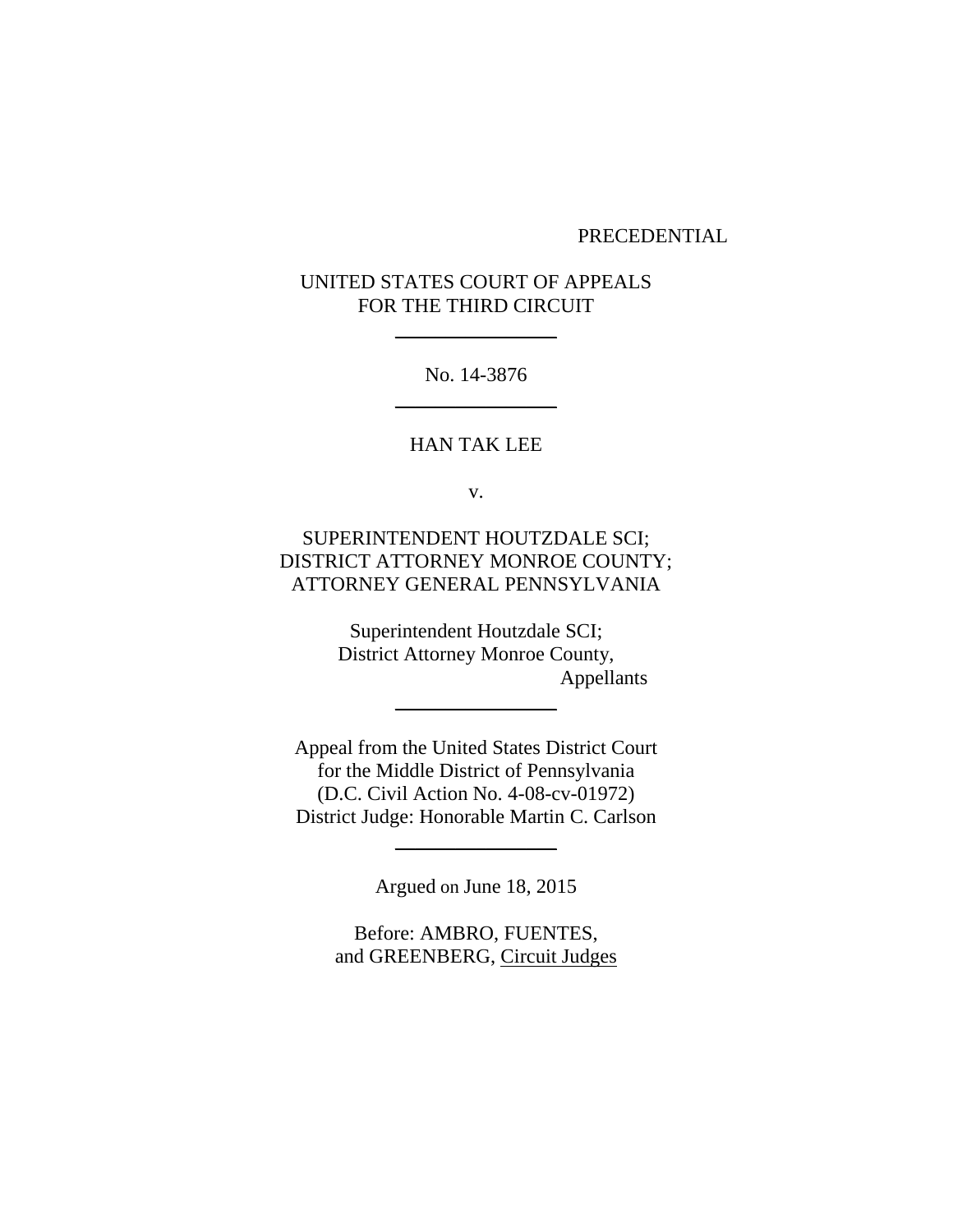(Filed: August 19, 2015)

Mark S. Matthews, Esq. Matthew J. Bernal, Esq. (Argued) Monroe County District Attorney's Office Monroe County Courthouse 610 Monroe Street, Suite 126 Stroudsburg, PA 18360 *Counsel for Appellants*

Peter Goldberger, Esq. (Argued) Pamela A. Wilk, Esq. 50 Rittenhouse Place Ardmore, PA 19003-2276 *Counsel for Appellee*

# **OPINION** \_\_\_\_\_\_\_\_\_\_\_\_\_\_\_\_

 $\frac{1}{2}$ 

# AMBRO, Circuit Judge

Appellee Han Tak Lee was convicted of murdering his daughter based primarily on scientific evidence that, as the Commonwealth now concedes, is discredited by subsequent scientific developments. Lee thus filed a § 2254 *habeas*  petition claiming his conviction violated due process. The District Court granted *habeas* relief, and we affirm.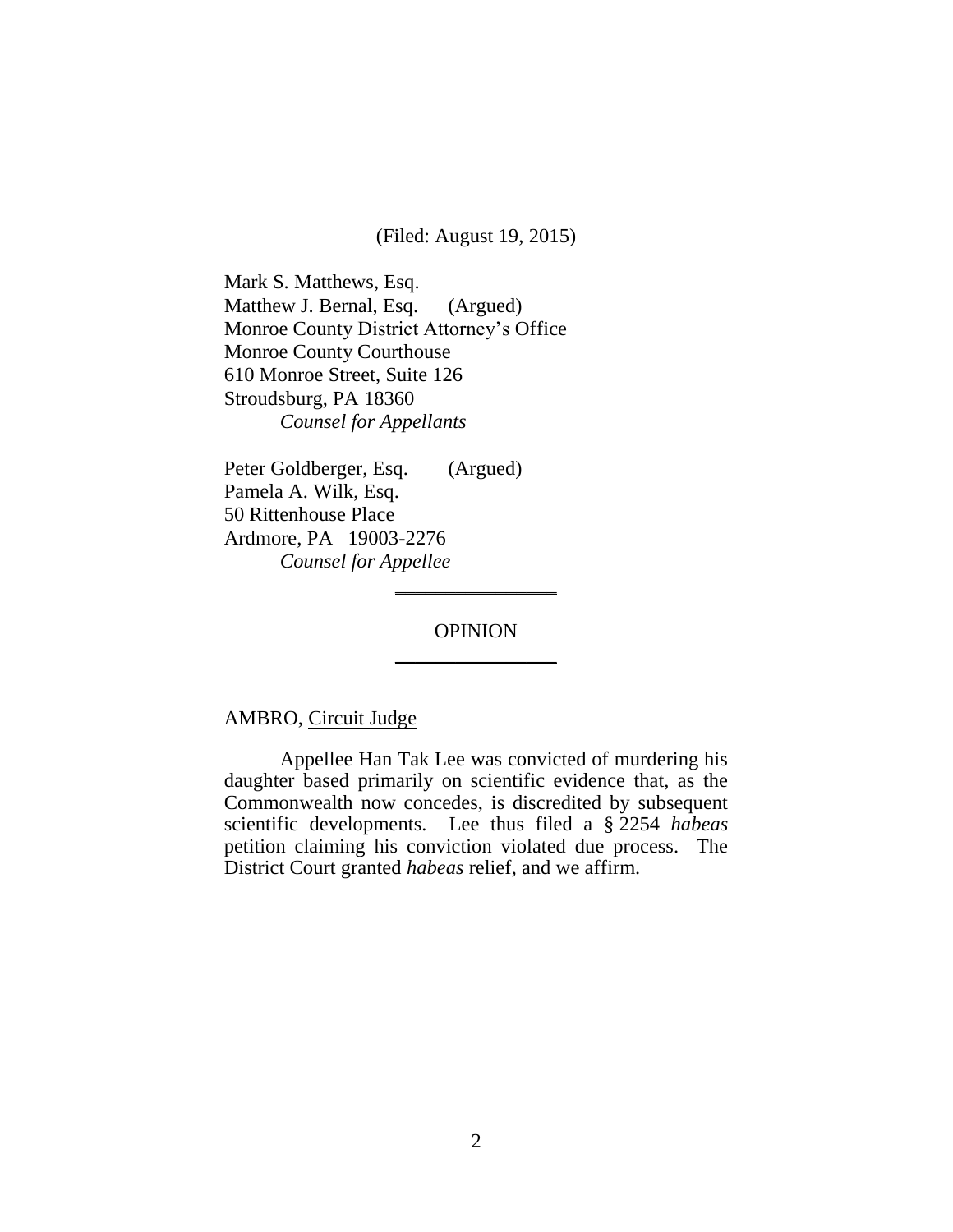## **I. Background**<sup>1</sup>

 $\overline{a}$ 

Mr. Lee's daughter, Ji Yun Lee, suffered from severe mental illness throughout her life, experiencing both suicidal and homicidal ideation. She lived with her family in New York during the summer of 1989. In the early morning of July 28, police officers found Lee retrieving personal items from the street that his daughter had thrown out the window. The officers entered the house and found Ji Yun in a manic state, arguing with family members who were urging her to take her medications. The officers observed no evidence of violence against her.

At the suggestion of his pastor, Lee took his daughter the same day to Camp Hebron, a religious retreat in Monroe County, Pennsylvania. Her erratic behavior continued. Soon after arriving, Ji Yun went for a walk and returned several hours later soaking wet, having jumped into a body of water. Later that day, she became agitated and had to be physically restrained. A few hours after midnight, a fire began in the Lees' cabin. Han Tak Lee escaped, but his daughter died.

The Commonwealth charged Lee with arson and murder. During an eight-day trial, it relied heavily on firescience and gas-chromatography evidence to argue that Lee intentionally set the fire to kill his daughter. The defense countered that she set the fire as a suicidal act. Lee was convicted on both charges and sentenced to life imprisonment without the possibility of parole.

On direct appeal, the Superior Court of Pennsylvania remanded for an evidentiary hearing on ineffective-

<sup>&</sup>lt;sup>1</sup> We discussed the background of this case in greater detail in our prior opinion. *See Lee v. Glunt*, 667 F.3d 397, 400–03 (3d Cir. 2012).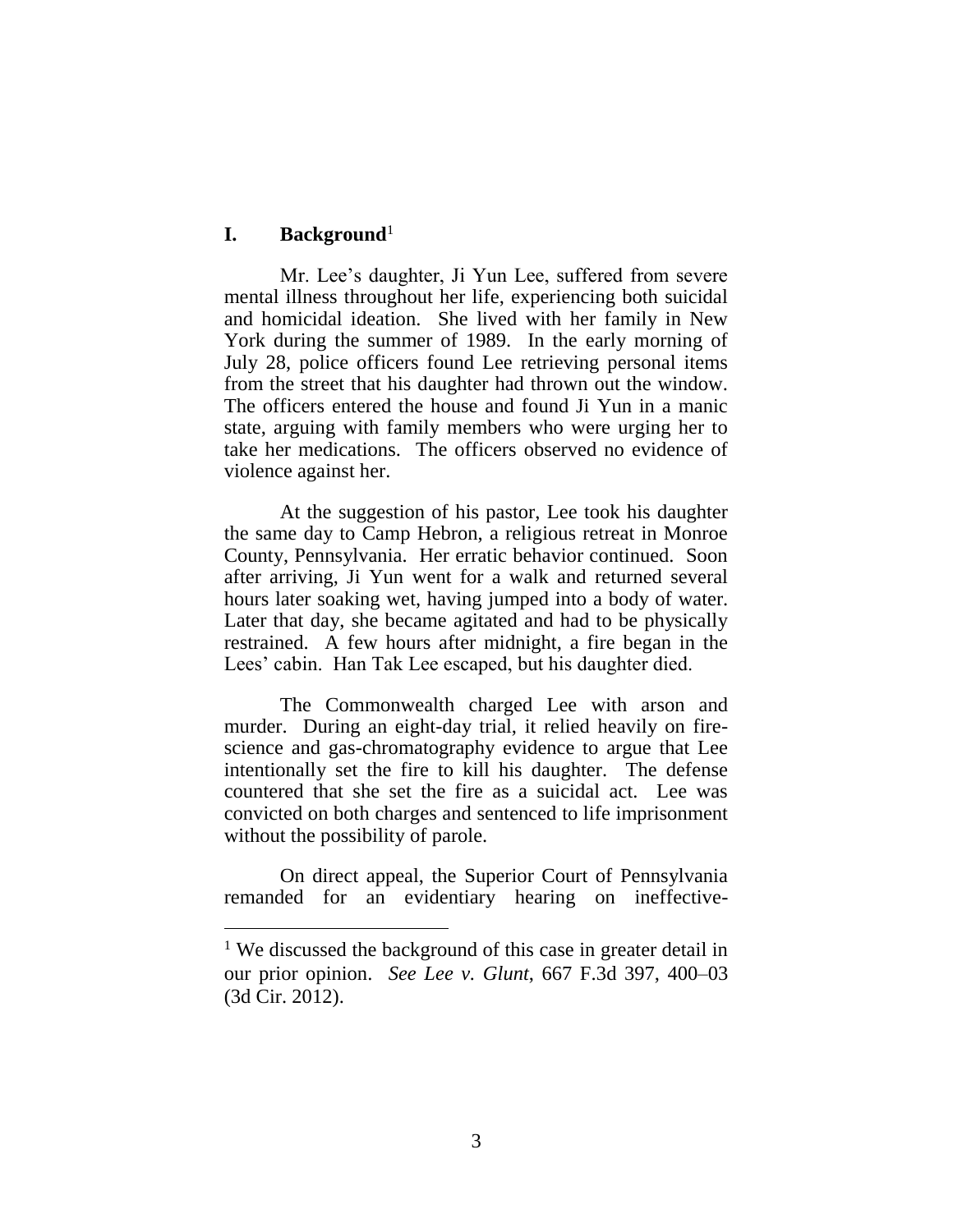assistance-of-counsel claims. During that hearing, the Court also received evidence about developments in the field of fire science that, according to a prior panel of our Court, "provided ample reason to question the reliability of the arson investigation." *Lee v. Glunt*, 667 F.3d 397, 401 (3d Cir. 2012). The trial court nonetheless denied Lee's claims, the Superior Court affirmed, and the Pennsylvania Supreme Court denied appeal.

In 1995 Lee filed a *pro se* post-conviction petition in state court. The Commonwealth did not comply with the court's order to respond, and the petition remained pending until 2001 when the attorney who is now representing Lee filed leave to amend the petition. He submitted an amended petition in 2005, arguing that (1) Lee was entitled to a new trial because of newly discovered and exculpatory scientific evidence, and (2) appellate counsel was ineffective on direct appeal by failing to raise a claim of after-discovered exculpatory evidence. The Court of Common Pleas denied the petition for post-conviction relief, the Superior Court affirmed, and the Supreme Court of Pennsylvania denied appeal.

Lee filed a § 2254 *habeas* petition in the District Court for the Middle District of Pennsylvania, claiming that (1) his conviction violated due process because it was based on inaccurate and unreliable evidence and (2) his continued incarceration also lacked the due process due him because newly developed scientific evidence showed he was probably innocent.<sup>2</sup> The District Court denied Lee's petition and request for an evidentiary hearing because "claims of actual innocence based on newly discovered evidence are never grounds for federal *habeas* relief absent an independent

 $\overline{a}$ 

<sup>&</sup>lt;sup>2</sup> The Commonwealth conceded that Lee exhausted state court remedies. *See Lee*, 667 F.3d at 402.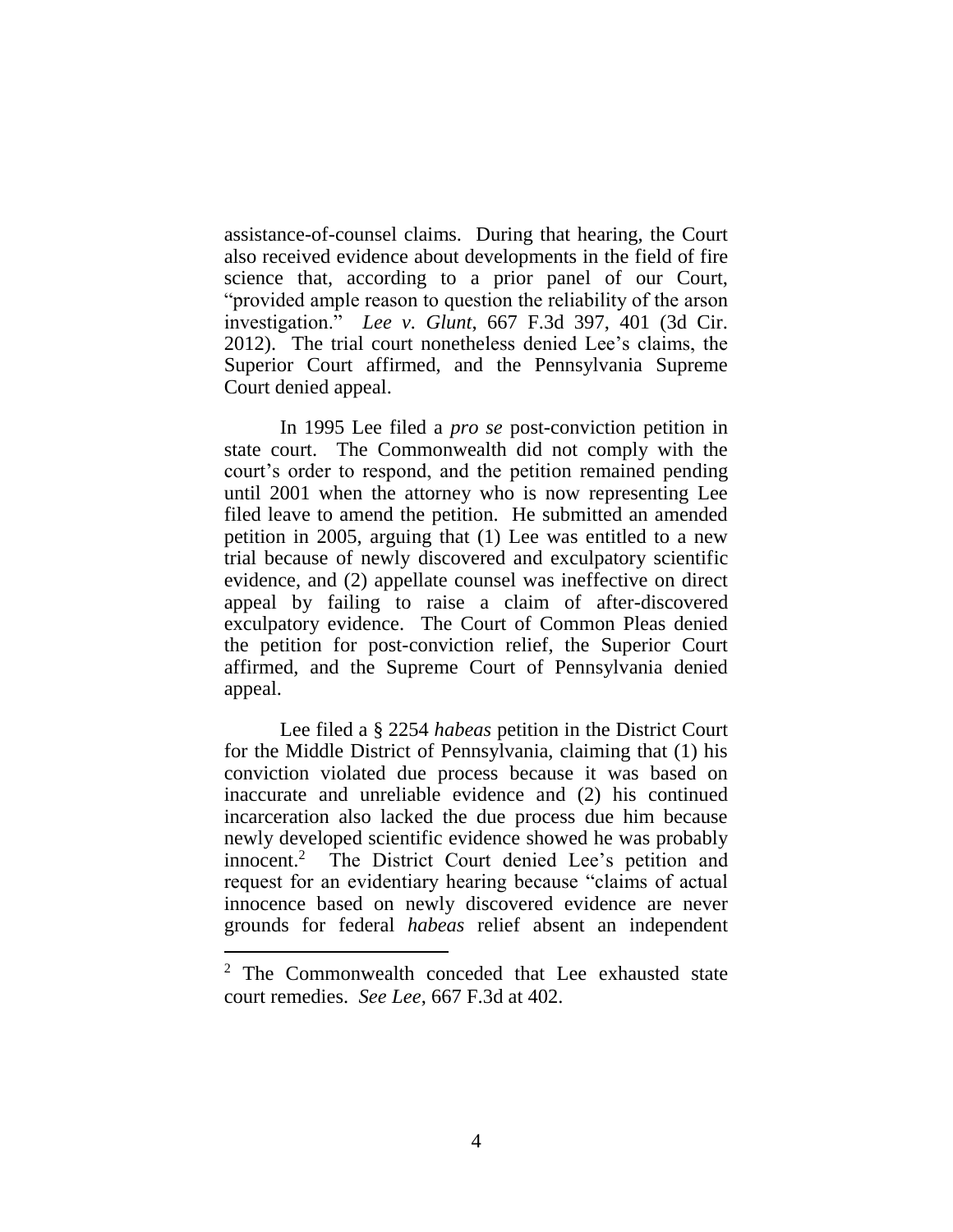constitutional violation." *Lee v. Tennis*, No. 08-1972, 2010 WL 3812160, \*5 (M.D. Pa. Sept. 22, 2010).

A panel of our court reversed on appeal. Explaining that Lee's petition raised a due-process claim rather than a free-standing innocence claim, *Lee*, 667 F.3d at 403 n.5, we ordered the District Court to grant discovery and then reconsider whether to hold an evidentiary hearing. *Id.* at 404–07 & n.7. We instructed that Lee "must show that the admission of the fire expert testimony undermined the fundamental fairness of the entire trial because the probative value of [the fire expert] evidence, though relevant, is greatly outweighed by the prejudice to the accused from its admission." *Id.* at 403 (citation and internal quotation marks omitted, alteration in original). We also implied that *habeas* relief should be denied if there is "ample other evidence of guilt." *Id.* at 407 n.13 (quoting *Albrecht v. Horn*, 485 F.3d 103, 126 (3d Cir. 2007)).

On remand, Magistrate Judge Carlson held an evidentiary hearing and issued a Report & Recommendation (R&R) finding that "the admission of the fire expert testimony undermined the fundamental fairness of the entire trial" because the "verdict . . . rest[ed] almost entirely upon scientific pillars which have now eroded." *Lee v. Tennis*, No. 08-1972, 2014 WL 3894306, at \*15–16 (June 13, 2014) [hereinafter R&R]. It also found that the Commonwealth failed to show other "'ample evidence' of guilt upon which the jury could have relied." *Id.* at \*18 (quoting *Albrecht*, 485 F.3d at 126).

Along with a two-page memorandum, the Commonwealth filed three objections to the R&R before the District Court: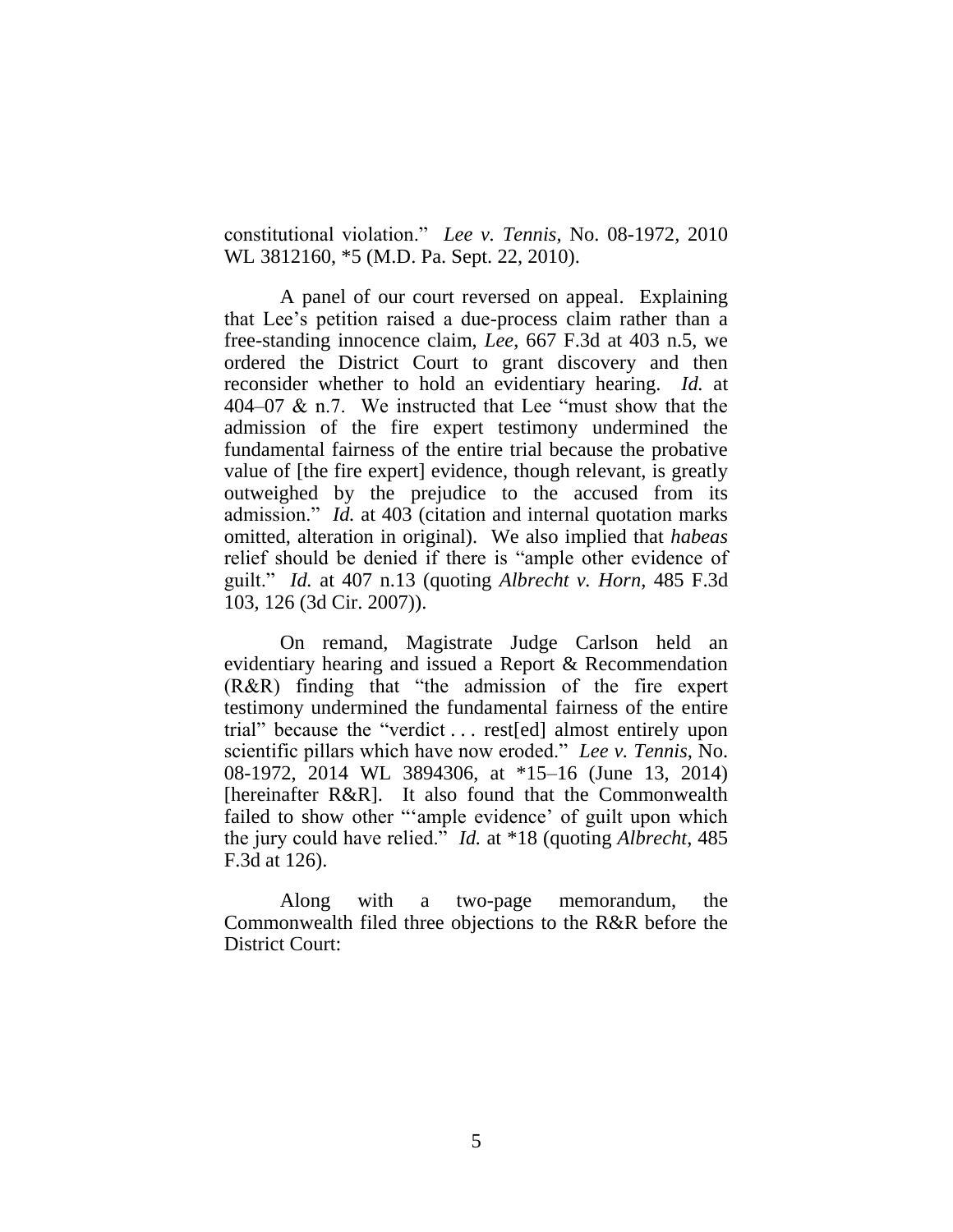1. [It] underplayed the strength of the Commonwealth's case in general.

2. [It] overstated the importance of the differences between the spectrographs for Lee's pants and shirt, and the jug and the glove found at the fire scene.

3. []Lee has not been exonerated by the new fire science evidence.

#### App. E. at 1–3.

The District Court rejected the third objection because, as explained in our prior opinion in this case, Lee's dueprocess claim does not require a showing of innocence. *Lee v. Tennis*, No. 08-1972, 2014 WL 3900230, \*5 (M.D. Pa. Aug. 8, 2014) (citing *Lee*, 667 F.3d at 403 n.5). In addition, the Court rejected the first and second objections because the Commonwealth failed to identify with specificity any legal or factual errors in the R&R. *Id.* In the absence of any proper objections, the District Court reviewed the R&R for clear error and adopted it without changes. *Id.* at \*4–5. It then issued an order granting *habeas* relief unless the Commonwealth "retr[ied] . . . or release[d]" Lee within 120 days. *Id.* at \*7.

The Local Rules in the Middle District of Pennsylvania require filing a notice of appeal electronically. The District's electronic filing system requires that the moving party simultaneously pay a \$505 filing fee. As the credit account for the County of Monroe limits payments to \$500, the Commonwealth was unable to pay the fee by credit card. Instead, it mailed a notice of appeal along with a check on September 5, 2014. The District Court Clerk's Office received the package on September 8, exactly 30 days after entry of judgment. The docket initially indicated that the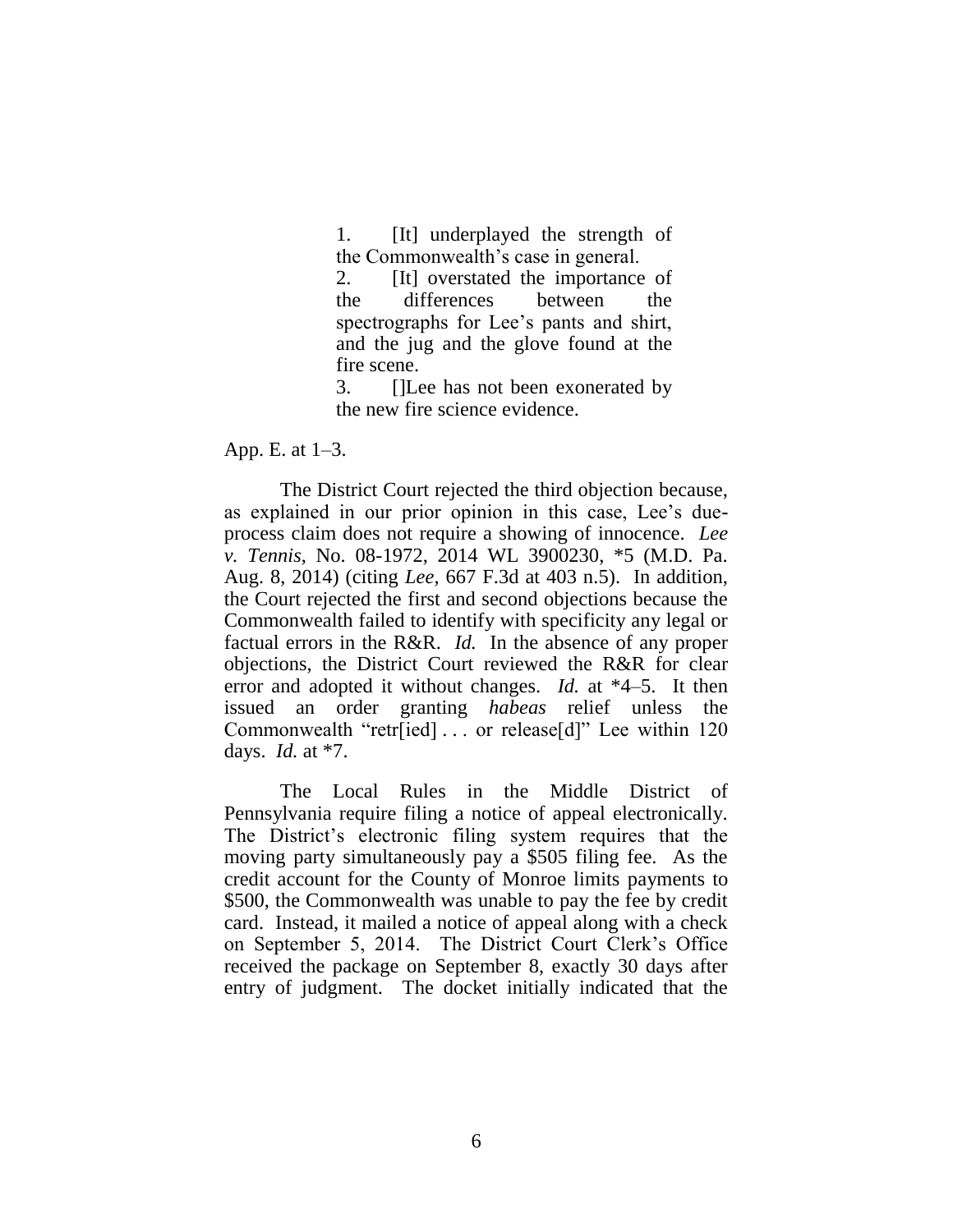notice was filed the next day, September 9, but a few weeks later the Clerk's Office noted on the docket that the "[f]iled date for the notice of appeal has been corrected to reflect the date of 9/8/2014, the date it was received by the Court."

#### **II. Jurisdiction**

A "certificate of appealabilty is not required when a state . . . appeals" a grant of *habeas* relief. Fed. R. App. P. 22(b)(3); *see also Lambert v. Blackwell*, 387 F.3d 210, 230 n.16 (3d Cir. 2004). We thus have appellate jurisdiction under 28 U.S.C. §§ 1291 and 2253(a) if the Commonwealth "filed" a notice of appeal "within 30 days after the entry of . . . judgment." 28 U.S.C. § 2107.

Lee first argues that the notice of appeal was untimely because the Clerk's Office did not file it until 31 days after entry of judgment. This is a non-starter. Under Federal Rule of Civil Procedure  $5(d)(2)$ , a notice of appeal is "filed by delivering it . . . to the clerk," *id.*, and is delivered when *received* by the clerk, *Parissi v. Telechron, Inc.*, 349 U.S. 46, 47 (1955) (*per curiam*) ("[T]he Clerk's receipt of the notice of appeal within the 30-day period satisfied the requirements of § 2107."); *United States v. Solly*, 545 F.2d 874, 876 (3d Cir. 1976) ("The date of receipt by the clerk's office controls, rather than the date it is filed by the clerk's personnel."). The parties and the Clerk's Office all agree that the notice was received on the 30th day. That it was not filed officially until the day after is irrelevant to our jurisdiction.

Lee next argues that the notice of appeal cannot confer appellate jurisdiction because its format did not comply with local rules. As he points out, under Federal Rule of Civil Procedure  $5(d)(3)$  a "court may ... allow papers to be filed . . . by electronic means" and "may *require* electronic filing . . . if reasonable exceptions are allowed." *Id.*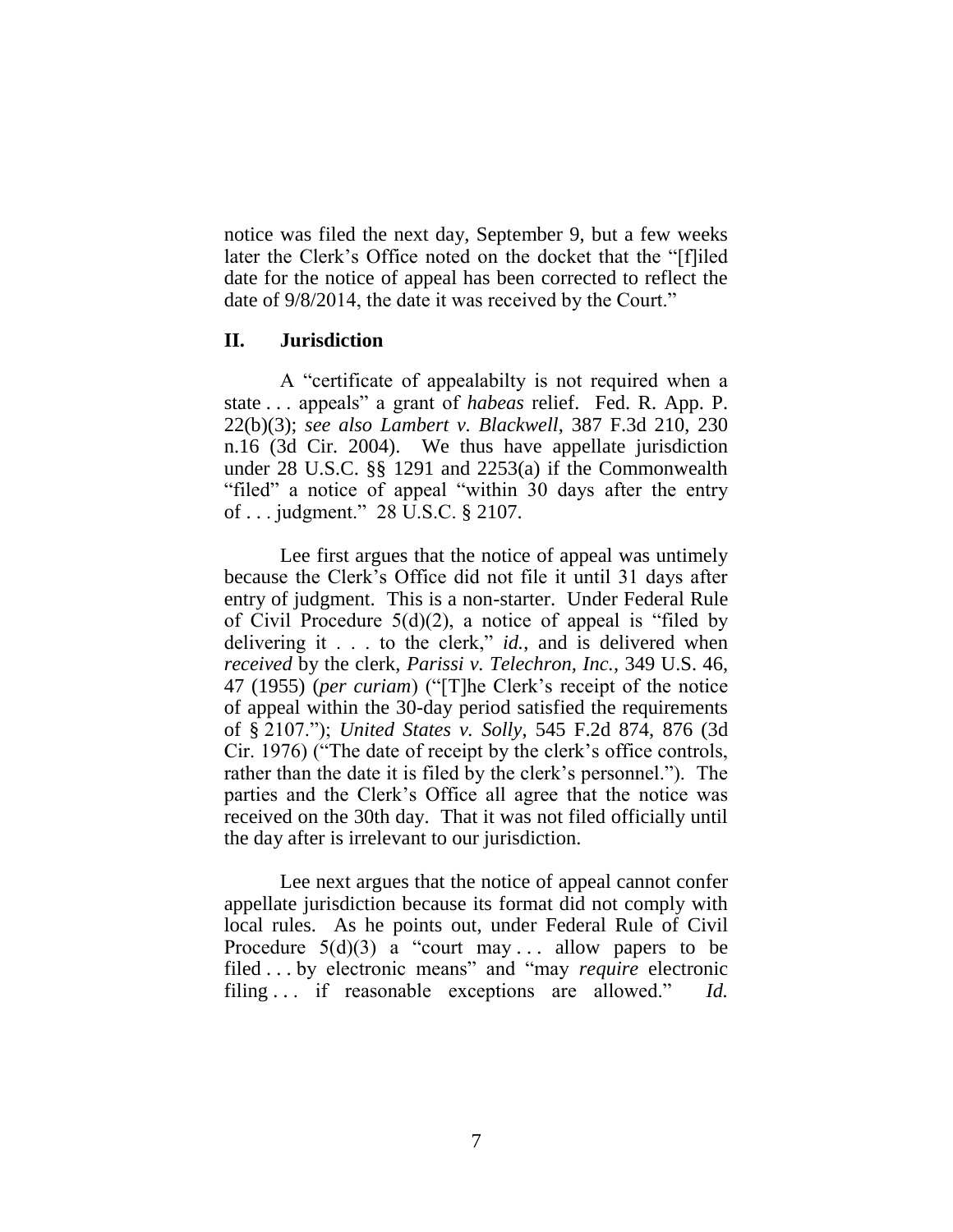(emphasis added). Local Rule 5.6 in the Middle District of Pennsylvania states that "[a]ny document required or permitted to be filed shall be filed electronically." M.D. Pa. R. 5.6. According to Lee, the Commonwealth's notice of appeal is invalid because it was submitted on paper in violation of the local rules.

Once more we disagree. The Federal Rules require that a notice of appeal " $(A)$  specify the party ... taking the appeal . . . ; (B) designate the judgment . . . being appealed; and (C) name the court to which the appeal is taken." Fed. R. App. P. 3(c)(1). Courts employ "a commonsense, purposive approach to determine whether a notice of appeal complies with the rules." *Gov't of the Virgin Islands v. Mills*, 634 F.3d 746, 751 (3d Cir. 2011). Indeed, "imperfections in noticing an appeal should not be fatal where no genuine doubt exists about who is appealing, from what judgment, to which appellate court." *Becker v. Montgomery*, 532 U.S. 757, 767 (2001); *Mills*, 634 F.3d at 751; *see also id.* at 752 ("[A]s long as the judgment the party intends to appeal is fairly discernible, a notice of appeal will be deemed sufficient even though it references the wrong case number . . . or the wrong judgment date." (citations omitted)). Lee does not argue that the notice of appeal failed to answer any of these three critical questions. Following the Ninth Circuit, we thus reject the argument that the notice of appeal was invalid simply because it violated a local electronic filing requirement.<sup>3</sup> *See Klemm v. Astrue*, 543 F.3d 1139, 1143 (9th Cir. 2008) ("[A] notice of appeal is filed when it is received by the clerk, notwithstanding deficiencies in form that violate local rules

 $\overline{a}$ 

<sup>&</sup>lt;sup>3</sup> That the notice of appeal confers appellate jurisdiction does not leave the district court "without other sanctions" for violations of local filing requirements. *Parissi*, 349 U.S. at 47; *see also Gould*, 555 F.2d at 341.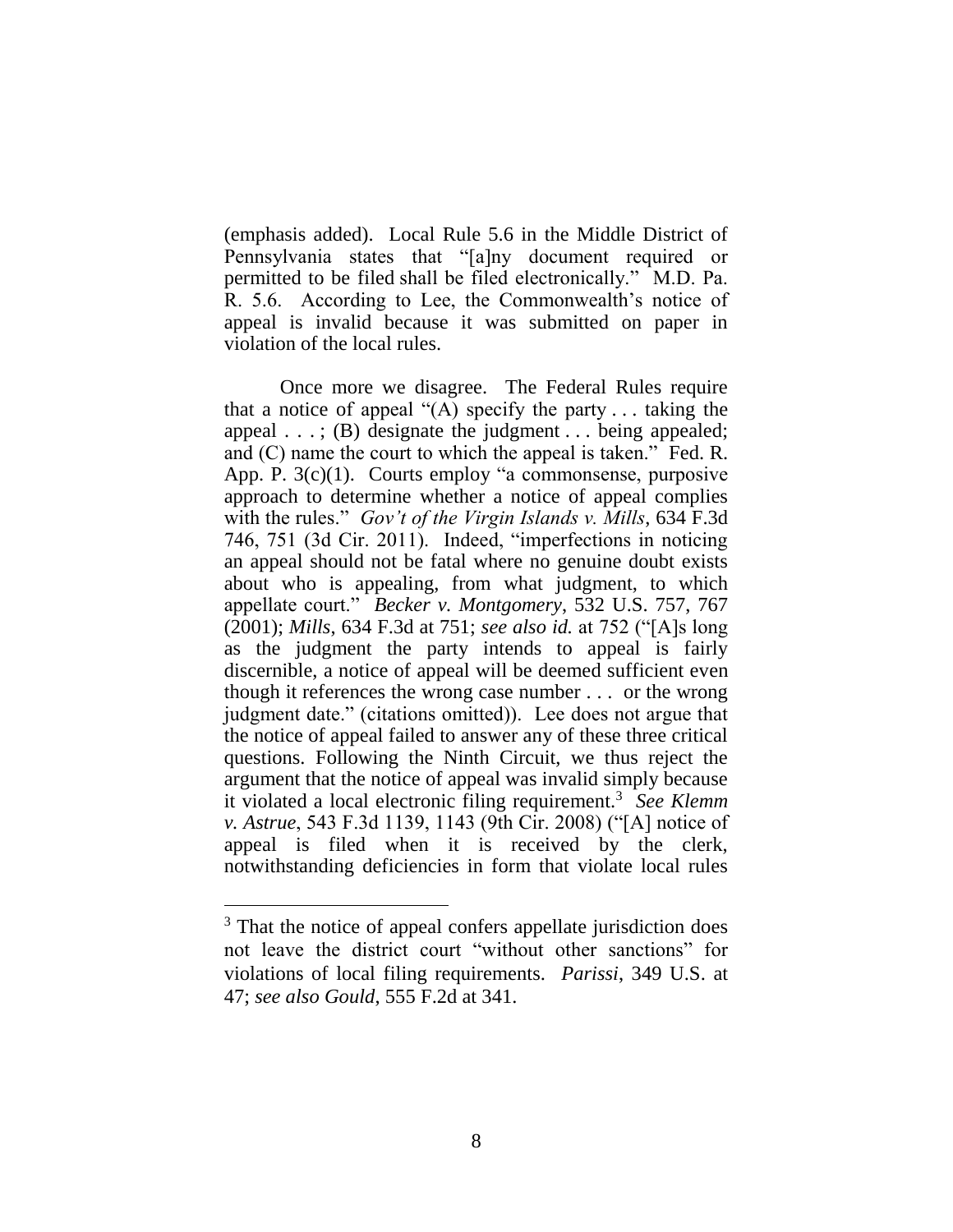. . . [, including] failure to comply with the local electronic filing rules.").

Federal Rule of Civil Procedure 5(d)(4) supports our conclusion. It states that the "clerk must not refuse to file a paper solely because it is not in the form prescribed by these rules or by a local rule or practice." Fed. R. Civ. P. 5(d)(4). In addition, Federal Rule of Appellate Procedure  $3(c)(4)$ provides that an "appeal must not be dismissed for informality of form . . . of the notice of appeal." Our conclusion is further supported by Lee's failure to argue that the paper submission prejudiced him in any way. *Mills*, 634 F.3d at 752 ("While a lack of prejudice will not save a notice that totally fails to comply with the rules, courts understandably are more willing to overlook a notice's flaws in the absence of prejudice to the opposing party." (citations omitted)); *Sanabria v. United States*, 437 U.S. 54, 67 n.21 (1978) ("A mistake in designating the judgment appealed from is not always fatal, so long as the intent to appeal from a specific ruling can fairly be inferred by probing the notice and the other party was not misled or prejudiced.").

Lee's jurisdictional challenge is unpersuasive for another reason as well. In *Parissi*, the Supreme Court held that a clerk's office cannot reject a notice of appeal simply because the filing fee has not been paid.<sup>4</sup> 349 U.S. at  $47$ 

 $\overline{a}$ 

<sup>4</sup> We note there is some ambiguity about the status of *Parissi* because the Supreme Court Reporter, which is published by West, appears to label the opinion as a Memorandum Decision. *Parissi v. Telechron, Inc.*, 75 S. Ct. 577, 577 (1955). But the United States Reports, the official reporter for the Supreme Court, 28 U.S.C. § 411, treats the case as an opinion of the Court. *Compare* 349 U.S. LIII (1954) ("Cases reported before page 901 are those decided with opinions of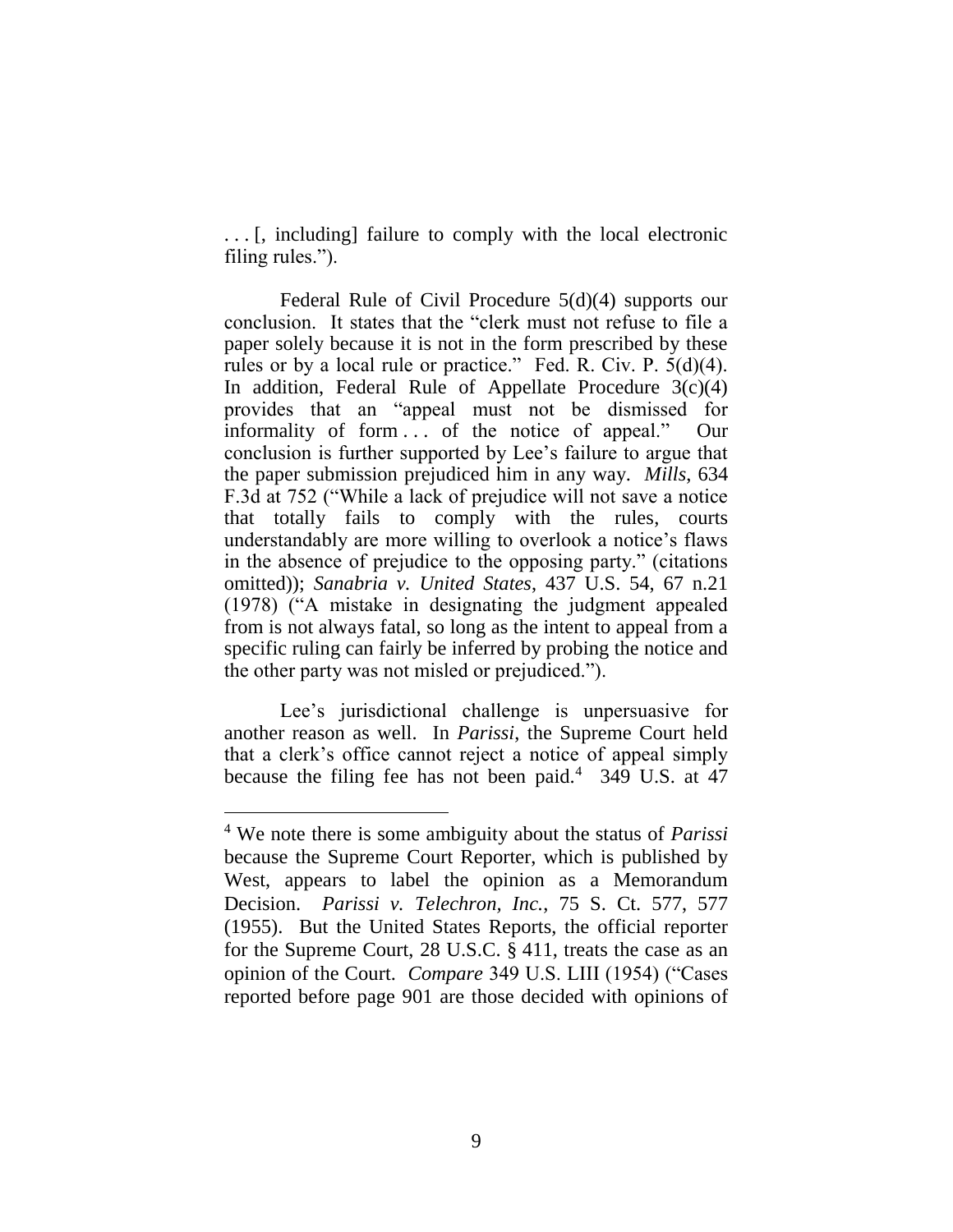("[U]ntimely payment of the . . . fee did not vitiate the validity of petitioner's notice of appeal."). We have similarly instructed the clerk's offices in the Third Circuit to "accept and retain every notice of appeal tendered whether or not accompanied by the filing fee." *Gould v. Members of the N.J. Div. of Water Pol'y and Supply*, 555 F.2d 340, 342 (3d Cir. 1977). This rule applies whether a human clerk or an electronic filing system receives the notice. *See Farzana K. v. Ind. Dep't of Educ.*, 473 F.3d 703, 707 (7th Cir. 2007) ("The software that operates an e-filing system acts for 'the clerk' as far as Rule 5 is concerned; a step forbidden to a person standing at a counter is equally forbidden to an automated agent that acts on the court's behalf."); *Royall v. Nat'l Ass'n of Letter Carriers*, 548 F.3d 137, 143 (D.C. Cir. 2008) ("[T]he electronic case filing system's failure to docket

 $\overline{a}$ 

the Court. Those reported on pages 901 *et seq.* are memorandum decisions and orders."), *with Parissi*, 349 U.S. 46. The Supreme Court has cited *Parissi* as legal authority without questioning its status. *See Houston v. Lack*, 487 U.S. 266, 273 (1988). And in a dissenting opinion, Justice Harlan, joined by Justices Frankfurter and Burton, described *Parissi* as an "intervening and controlling decision" with respect to another case not before the Supreme Court at the time. *United States v. Ohio Power Co.*, 353 U.S. 98, 105 n.16 (1957). We have cited *Parissi* as legal authority at least three times, *Wisniewski v. Dir., Office of Workers' Comp. Programs*, 929 F.2d 952, 955 (3d Cir. 1991); *Gould v. Members of N.J. Div. of Water Pol'y and Supply*, 555 F.2d 340, 341 (3d Cir. 1977); *Rothman v. United States*, 508 F.2d 648, 651–52 & n.17 (3d Cir. 1975), and on one of those occasions it "mandated" our "result," *Gould*, 555 F.2d at 341. We therefore have little trouble concluding that *Parissi* is binding Supreme Court precedent.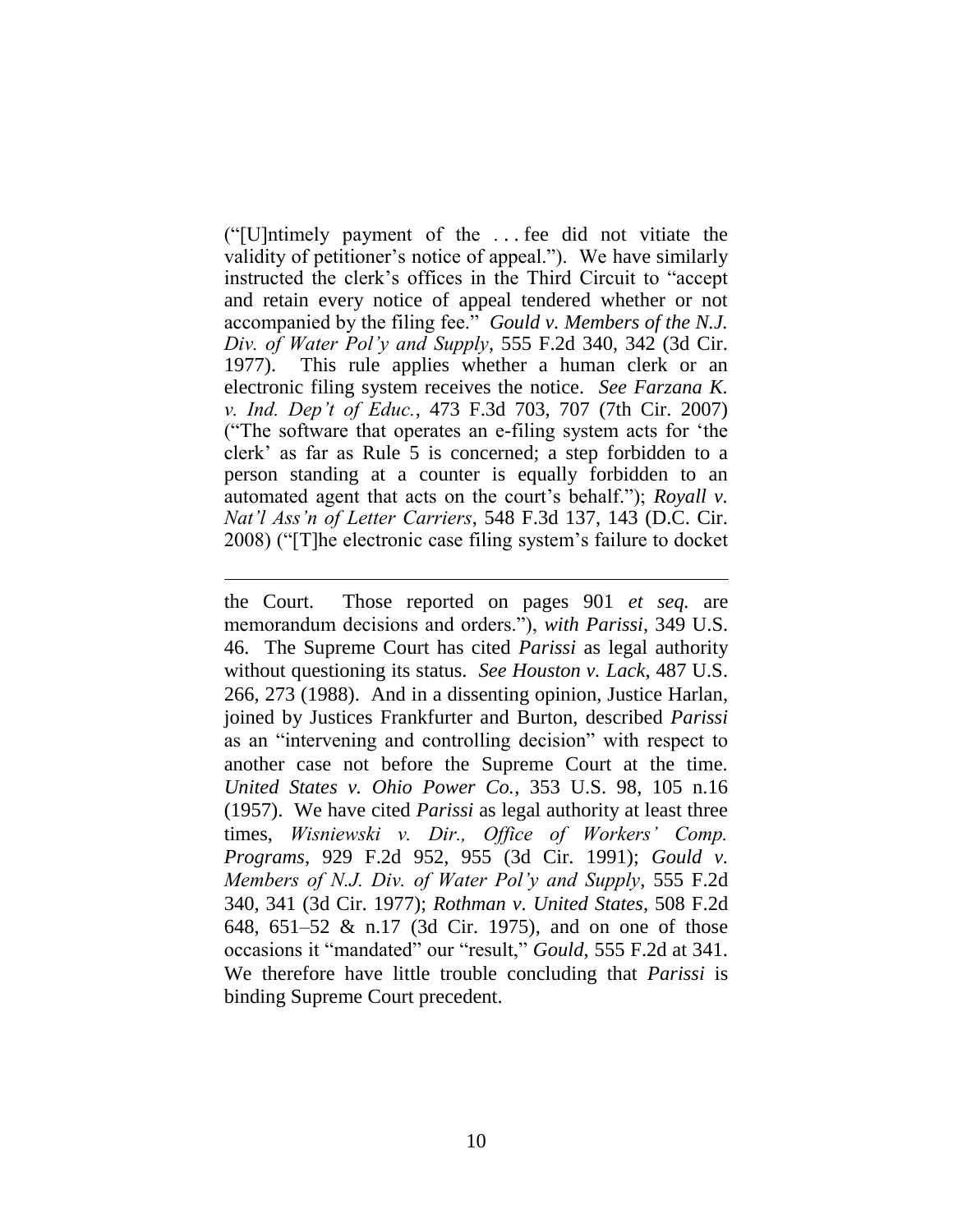Royall's timely submitted notice of appeal cannot be treated as a failure on his part to file timely. His situation is akin to one in which the clerk's office misplaces a filing and then later makes the docket entry when the filing is found.").

The parties agree that the Middle District's electronic filing system rejects notices of appeal that lack a simultaneous fee payment. Appellant Br. at 29–30; Appellee Br. at 24. If Lee were correct that under Local Rule 5.6 parties cannot establish appellate jurisdiction by submitting a paper notice of appeal, then the Commonwealth could not have submitted a notice of appeal without simultaneously paying the required filing fees. This arrangement would clearly violate *Parissi*. If so, Local Rule 5.6 would violate the Federal Rules by failing to provide a "reasonable exception[]" to the local electronic filing requirement, Fed. R. Civ. P. 5(d)(3), and the Commonwealth could not be held responsible for its violation.

As we have appellate jurisdiction, we proceed to the merits.

## **III. Standard of Review**

## *A. AEDPA Deference*

28 U.S.C. § 2254(e) of the Antiterrorism and Effective Death Penalty Act (AEDPA) requires federal *habeas* courts to "afford considerable deference to state courts' legal and factual determinations." *Palmer v. Hendricks*, 592 F.3d 386, 391–92 (3d Cir. 2010). A panel of our Court previously held,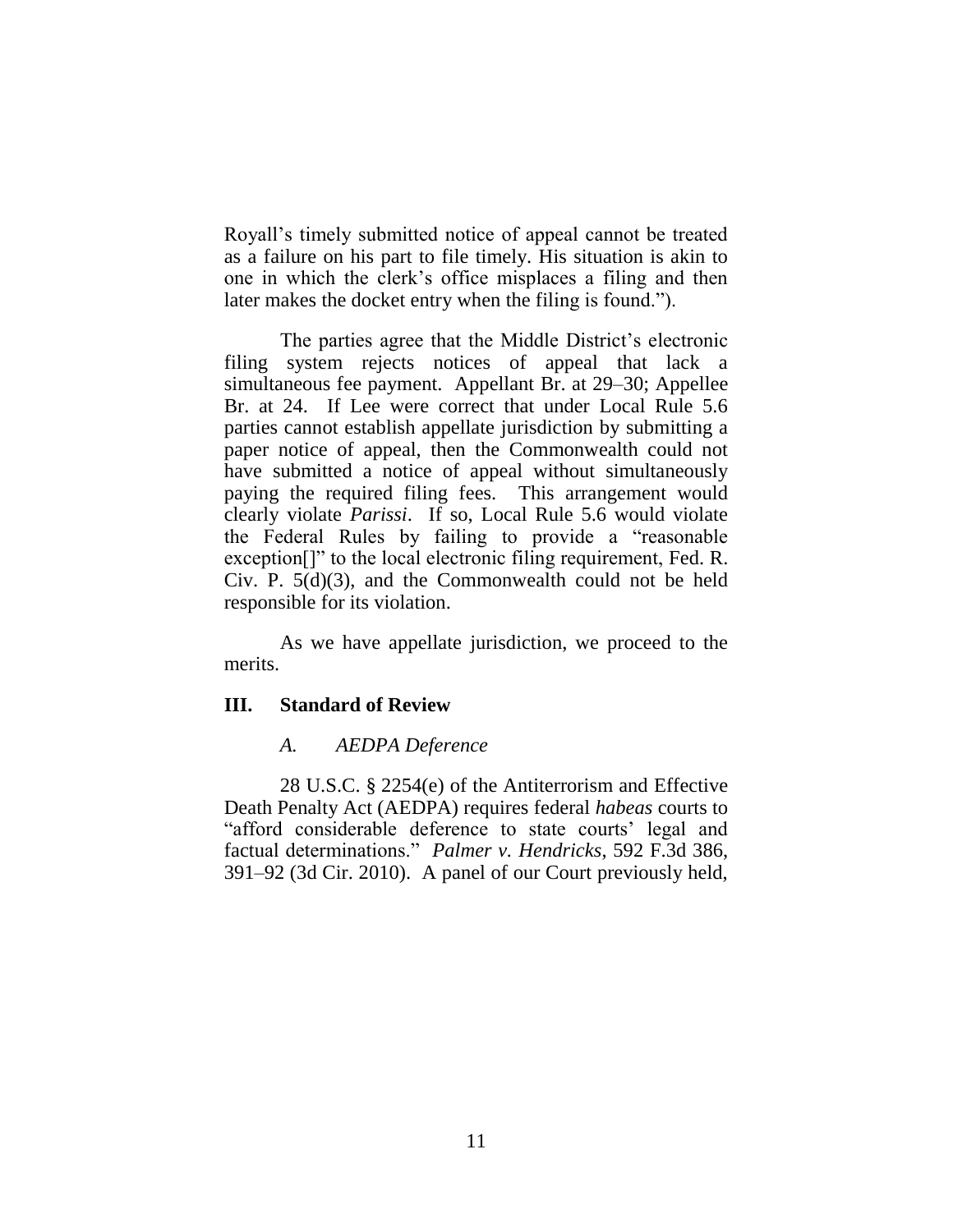however, that deference does not apply here. *Lee*, 667 F.3d at 403.<sup>5</sup> We therefore review the case without deference.

#### *B. Plain Error*

The District Court rejected the Commonwealth's first and second objections to the R&R because they failed to identify with specificity any factual or legal errors. It thus reviewed the R&R for clear error rather than conducting a *de novo* review. On appeal, the Commonwealth does not challenge this legal conclusion. "[W]here a party fails to file timely objections to a magistrate judge's R&R in a habeas proceeding, and the district court then adopts the R&R, we . . . only review the R&R for plain error." *Nara v. Frank*,

<sup>5</sup> Our opinion, issued in 2012, explained that Lee's *habeas* petition merits *de novo* review because the state courts "relied on only state law to deny [Lee's] PCRA petition, and there [was] no indication that the state courts analyzed Lee's federal claims." *Lee*, 667 F.3d at 403. Since this decision, the Supreme Court has held that when a state court "rejects a federal claim without expressly addressing that claim, a federal habeas court must presume that the federal claim was adjudicated on the merits—but that presumption can in some limited circumstances be rebutted." *Johnson v. Williams*, 133 S. Ct. 1088, 1096 (2013). Had we applied this rule in 2012, we may have held that AEDPA deference applies. We nonetheless review Lee's current case without AEDPA deference under law of the case. *See Council of Alternative Political Parties v. Hooks*, 179 F.3d 64, 69 (3d Cir. 1999). While this doctrine has an exception for intervening changes in the law, *id.*, the Commonwealth has not asked us to revisit the issue here.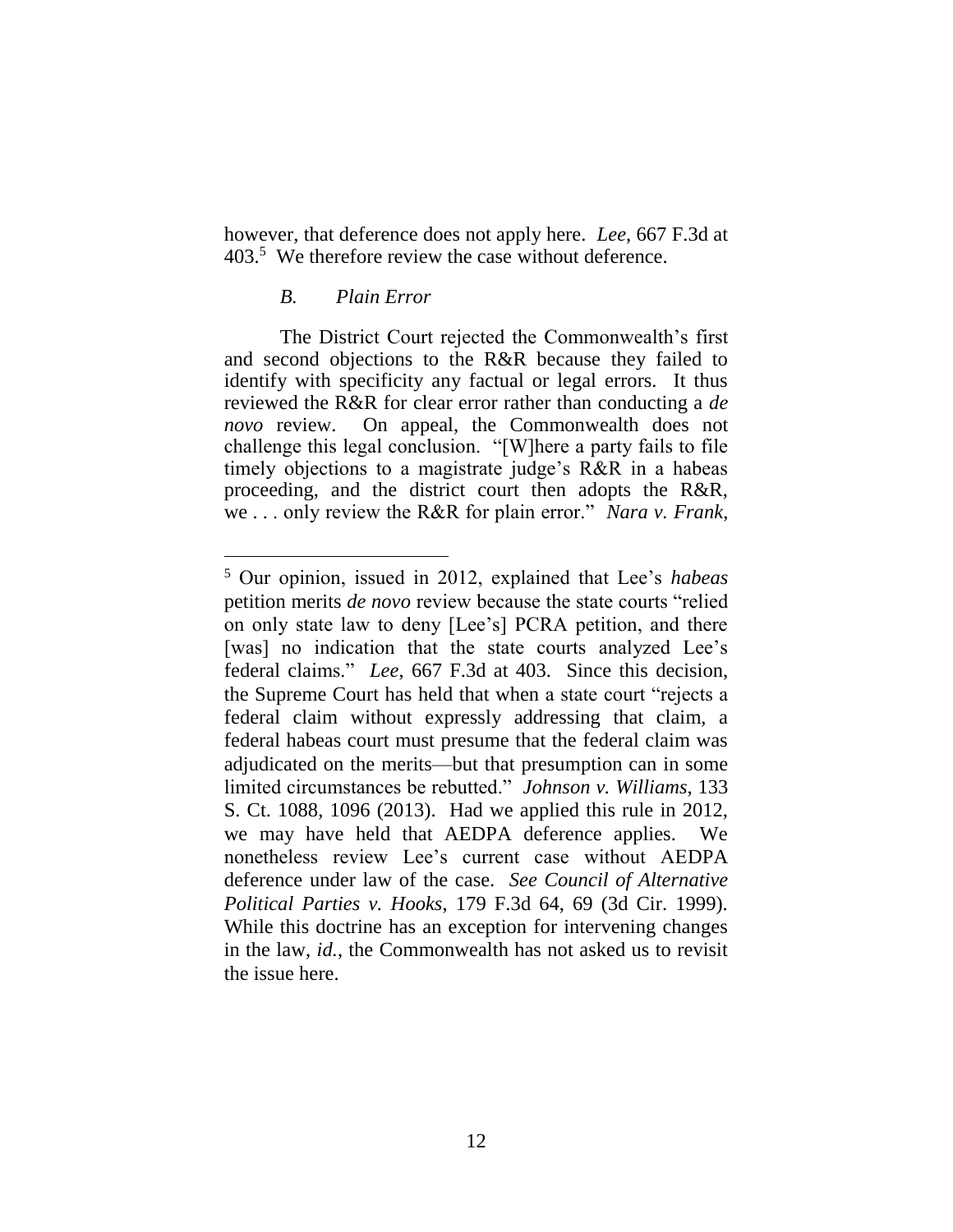488 F.3d 187, 194 (3d Cir. 2007). Lee argues that plain error thus applies because the District Court, in effect, decided that the Commonwealth failed to file any proper objections at all. As the Commonwealth concedes, its briefing does not dispute that plain error review applies. Oral Argument Tr. at  $5.18<sup>6</sup>$ At oral argument we asked why plain error review is inappropriate, and the only response was that the Commonwealth had "provide[d] some citations to [the R&R] when [it] raised [its] objection with regard to Magistrate Judge Carlson's characterization of the evidence." *Id.* 5:40. In our own review of the objections, we find no such citations to the R&R. Furthermore, a few citations would not have addressed the District Court's more fundamental concern that the Commonwealth's objections had "no basis in . . . law or fact contained in the R&R to be called into question." *Lee*, 2014 WL 3900230, at \*5. As the Commonwealth fails to challenge this determination on appeal and fails to give any meaningful reason why plain error review is inappropriate, that is the review we undertake.

We therefore reverse only if there is  $(1)$  an error, (2) that is plain, (3) that "affects substantial rights," and (4) that "seriously affect[s] the fairness, integrity or public reputation of judicial proceedings." *Nara*, 488 F.3d at 197 (internal quotation marks omitted).

# **IV. Merits**

 $\overline{a}$ 

A panel of our court previously held that "Lee must show that the admission of the fire expert testimony undermined the fundamental fairness of the entire trial because the probative value of [that] evidence, though

<sup>&</sup>lt;sup>6</sup> *Id.* ("Court: Why should we not review this particular appeal for plain error? . . . Commonwealth: I agree it was not raised in appellant's brief in this matter . . . .").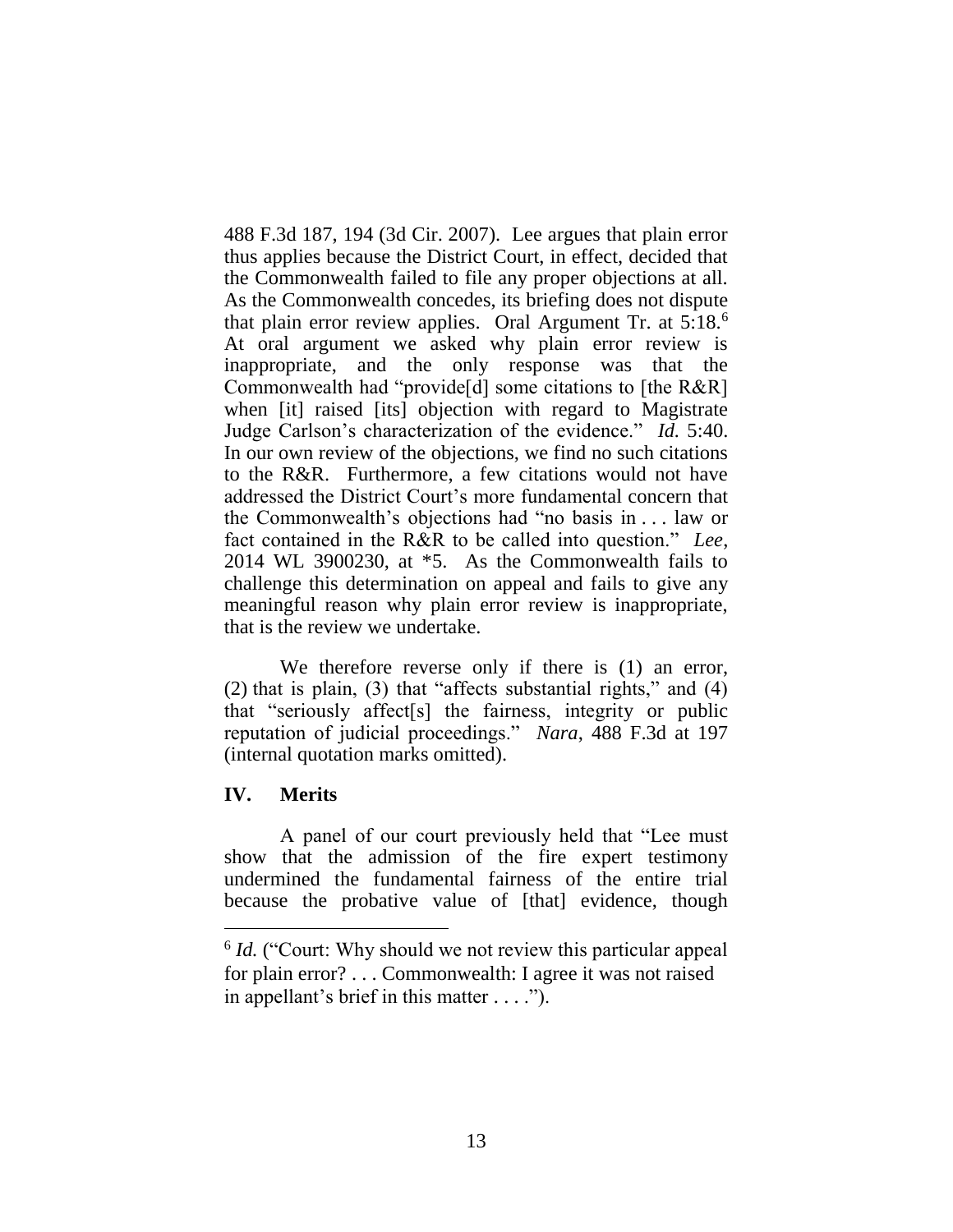relevant, [was] greatly outweighed by the prejudice to the accused from its admission." *Lee*, 667 F.3d at 403 (alteration in original) (citations and internal quotation marks omitted). The District Court accepted Magistrate Judge Carlson's conclusion that the admission of fire-science and gaschromatography evidence at Lee's trial met this standard and the Commonwealth does not challenge this determination on appeal. Instead, it merely argues that the District Court erred by accepting Magistrate Judge Carlson's conclusion that the trial lacked "ample other evidence of guilt." *Id.* at 407 n.13 (citing *Albrecht*, 485 F.3d at 126). We now turn to the evidence presented at trial, including for the sake of completeness the now discredited evidence.

## *A. Unreliable Evidence at Trial*

## 1. Fire-Science Evidence

The Commonwealth does not object to Magistrate Judge Carlson's assessment of the fire-science evidence presented at trial. He described it as follows. State Police Fire Marshal Thomas Jones testified that the fire was caused by arson based on two sources of evidence. First, he found patterns of deep charring, alligator charring (charring shaped like alligator skin), and crazed glass (finely fractured glass), all of which were consistent with a fire deliberately started with accelerant fluids. R&R at \*5. Second, he found at least eight separate points of origin located throughout the cabin. According to the R&R, this was powerful evidence that someone intentionally started eight different fires in the cabin in rapid succession. *Id.* That one of the points was located at the cabin's door "suggested that the arsonist had acted in a particularly calculated fashion, setting fire to the escape path in the cabin, and effectively entombing Ji Yun Lee within a wall of flames." *Id.* at \*6. Jones cited no other independent scientific evidence that arson caused the fire. *Id*.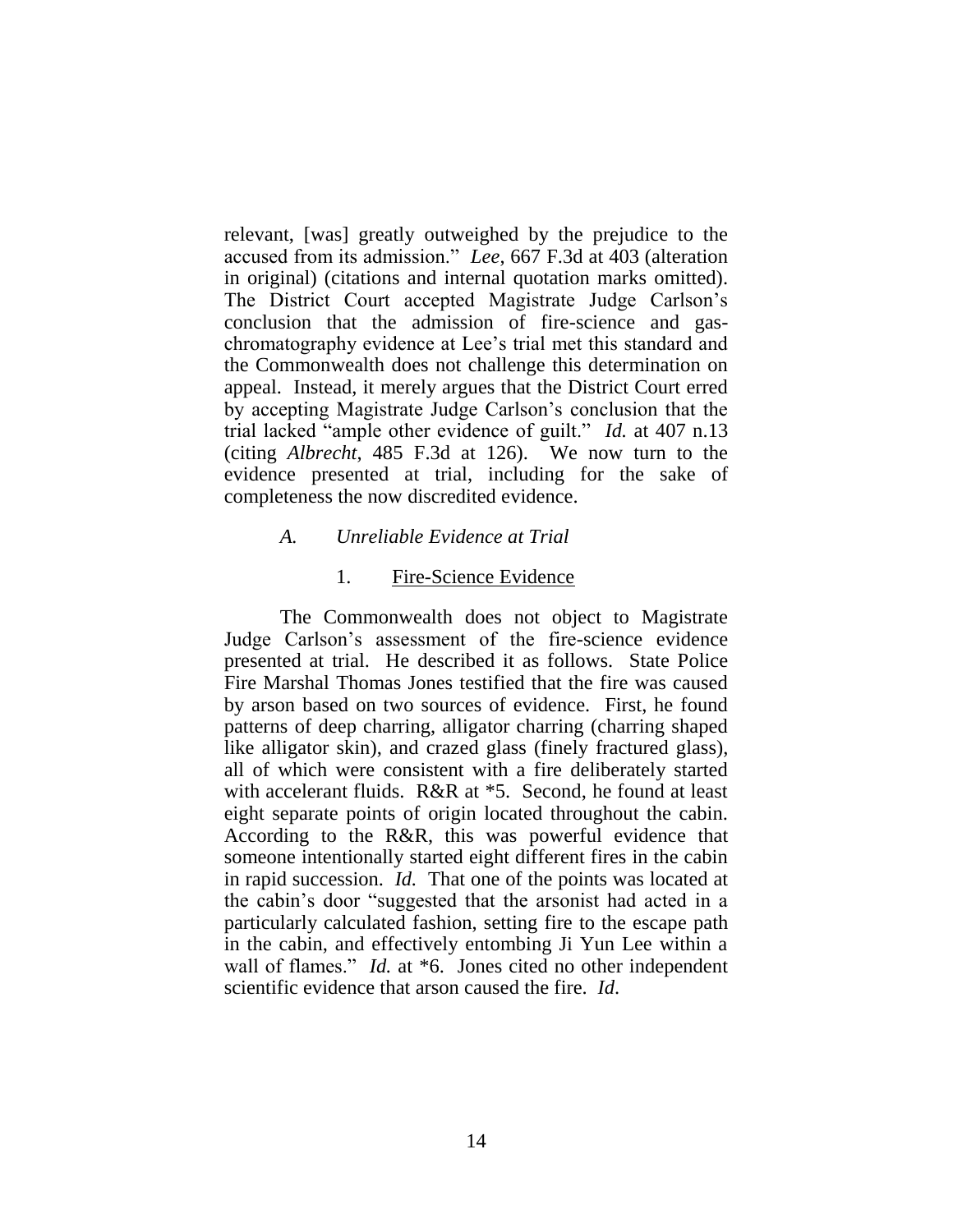Fire protection specialist Daniel Aston also testified on behalf of the Commonwealth. Relying on the same evidence discussed by Jones, Aston opined that the fire was set deliberately and with an accelerant. *Id.* He stated that the last fire was set at the front door of the cabin and that the arsonist "left the structure[] and probably lit [the cabin] from the outside at that point." *Id.* Based on the then-dominant scientific theory that arson fires burn at higher levels of heat and intensity, Aston compared the estimated heat and energy of the actual fire with the heat and energy that would have been produced by a "normal" fire. *Id.* at \*7. He claimed his calculations could "determine with precision both the amounts and types of accelerants" used to light the fire: "62 gallons of home heating fuel, mixed with 12.2 pounds . . . of gasoline or Coleman fuel." *Id.*

According to Magistrate Judge Carlson, Jones's and Aston's testimony "constituted the principal pillar of proof tying Lee to th[e] arson fire and the death of his daughter." *Id.* Their testimony "was not directly supported by any other independent chemical testing[, as] the chemical analysis of the [eight] suspected fire origin sites did not reveal any sign of the more than 60 gallons of gas and fuel oil" that Aston estimated were used to set the fire. *Id.*

The Commonwealth concedes that, due to scientific developments since Lee's trial in 1990, the basis for all of this evidence is now invalid.

# 2. Chromatography Evidence

The Commonwealth also does not challenge Magistrate Judge Carlson's assessment of the chromatography evidence presented at trial. According to the R&R, the fire-science evidence described above was bolstered by the testimony of State Police Chemist Thomas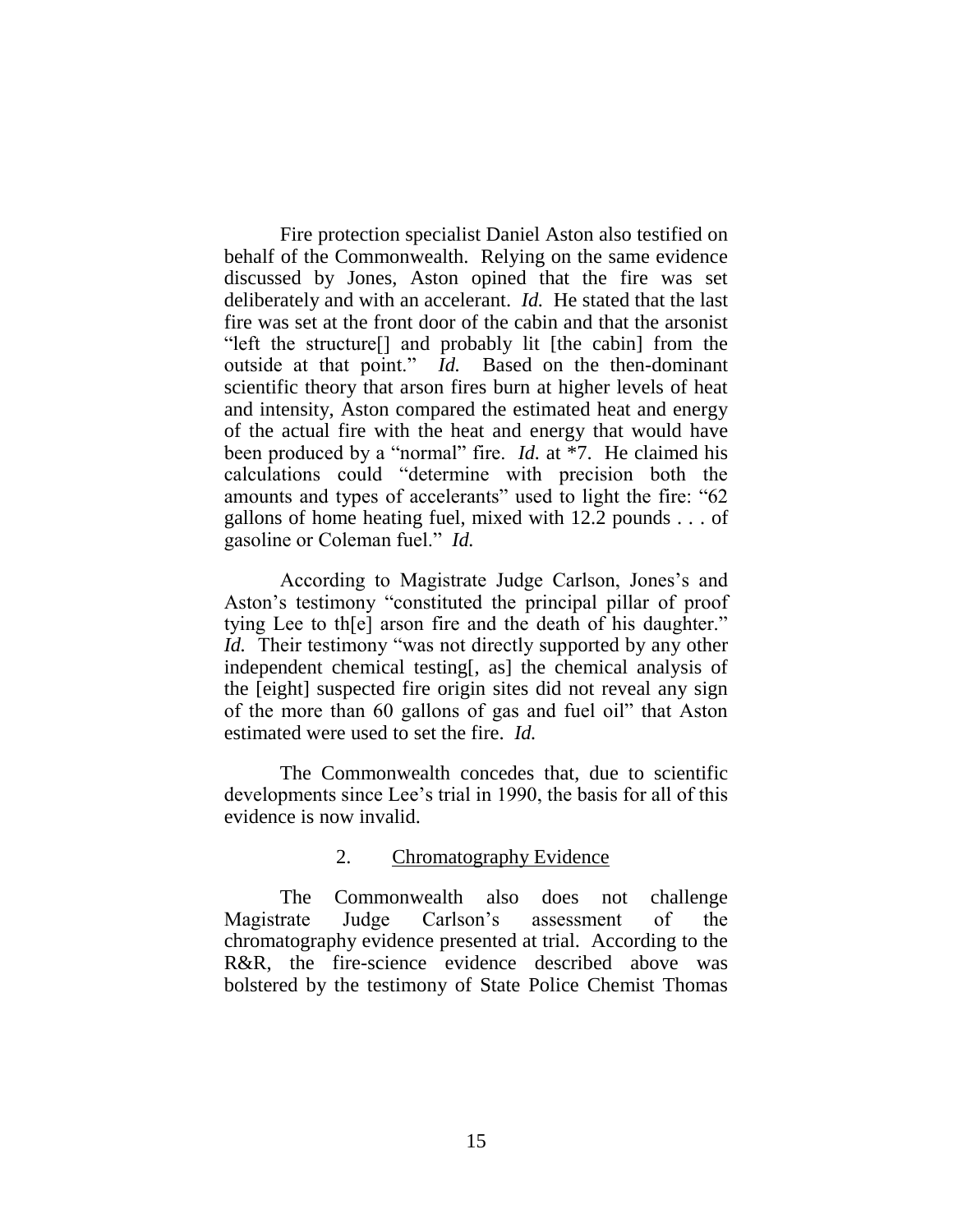Pacewicz, who conducted a gas chromatography of the shirt and pants worn by Lee on the night of the fire and of a burned jug and latex glove recovered from the wreckage. *Id.* Pacewicz found no evidence of accelerants at the eight origin sites identified by Jones and Aston, but testified that the chromatography analysis of the shirt, pants, and jug all revealed hydrocarbons that "ranged from C-7 to C-22." *Id*. He also testified that these results were consistent with a mixture of gasoline, kerosene, Coleman fuel and fuel oils. *Id.* Pacewicz thus corroborated Aston's testimony that this mix of chemicals was used to burn the cabin. *Id.* In its closing argument, the Commonwealth emphasized the mutually reinforcing link between the fire-science and chromatography evidence, which together showed that the fire was set by someone who intended to kill an occupant of the cabin and matched the mix of chemicals allegedly used to start it with the mix found on Lee's clothes. *Id.* at \*8.

Magistrate Judge Carlson found, and the Commonwealth concedes, that subsequent scientific developments and retesting of surviving materials from the crime scene have undermined the reliability of Pacewicz's testimony. *Id.* at \*17–18. On appeal, the Commonwealth does not rely on his testimony to show "ample evidence of guilt."

## *B. What Evidence Remains?*

The Commonwealth argues that three remaining sources of evidence provide the "ample" evidence needed. First, Monroe County Coroner Robert Allen and Forensic Pathologist Isidore Mihalikis concluded, based on the autopsy of Ji Yun's body, that the cause and manner of death were conflagration and homicide, respectively. Allen testified that the body was found on the floor of the cabin a few feet from the bathroom door "in a fetal position," App. I at 133, under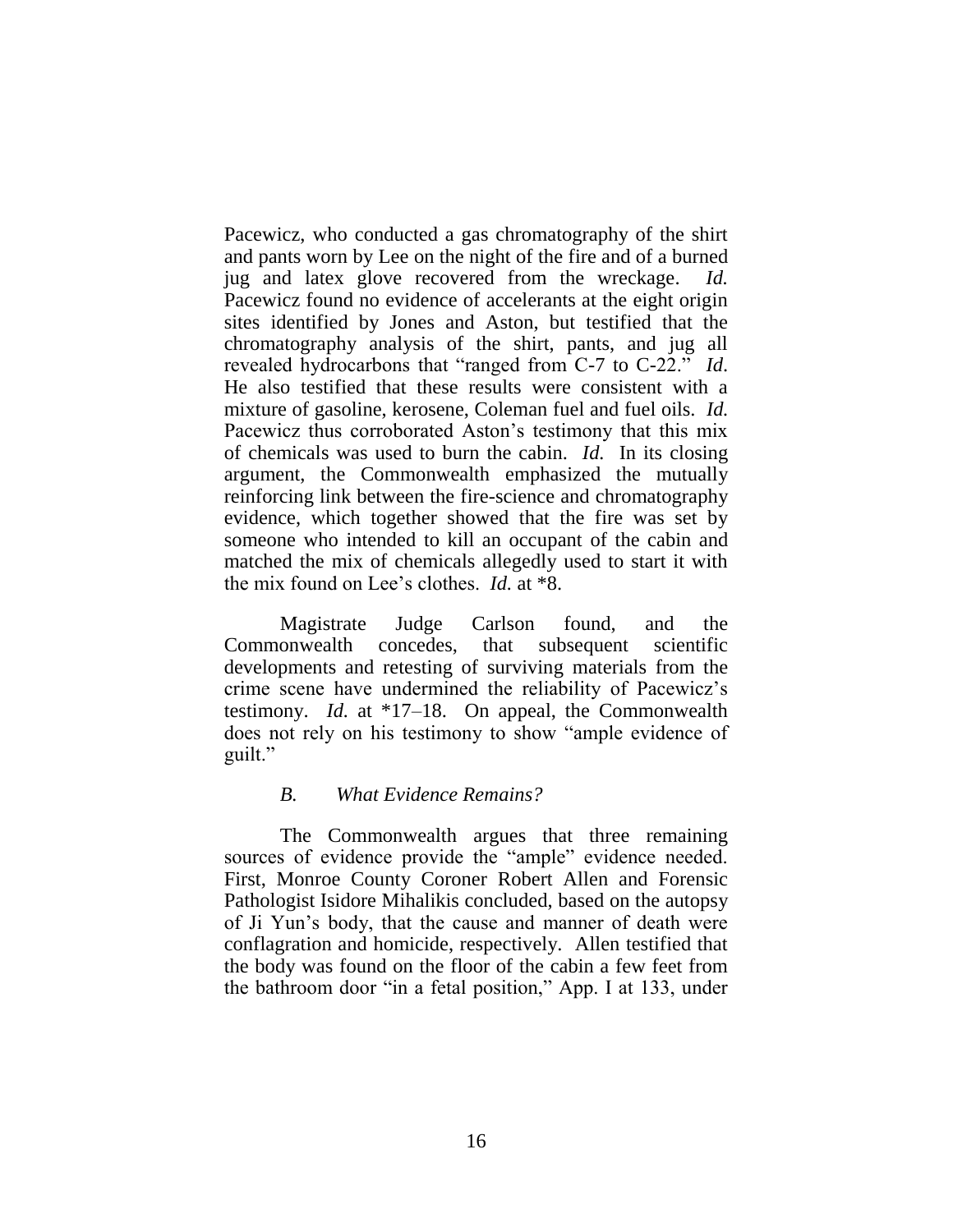"a bunch of insulation . . . and other debris" that had fallen from the roof, *id.* at 116–17. Allen and Mihalikis testified that there were "minimal" or "tiny" "hemorrhages in the upper portion of [Ji Yun's] neck," *id.* at 138, 405, 408, 420, that suggested "strangulation, . . . suffocation, or any pressure in the neck," *id.* at 408. They also found "minimal smoke deposits in the [victim's] windpipe and . . . lungs" and a "slight elevation of [her] carbon monoxide levels." *Id.* at 120, 405. They concluded that the hemorrhage, smoke deposits and elevated carbon monoxide were all consistent with Ji Yun being strangled before the fire was started.

As Magistrate Judge Carlson noted, this inference was weak. R&R at \*9. Allen and Mihalikis both acknowledged that the autopsy results were consistent with Ji Yun dying by a flashover<sup>7</sup> rather than strangulation. App. I at 132–33, 406– 407. Mihalikis found no evidence of petechiae—tiny ruptures of the capillaries caused by increased blood pressure—that are present in "most strangulation cases." *Id.* at 423. And Allen and Mihalikis's determination that Ji Yun died by homicide was almost certainly colored by the now-debunked fire-science evidence.

Second, the Commonwealth introduced testimony that in the hours and days after the fire Lee's demeanor showed little sign of grief. Police Officer Leigh-Manuell, one of the first individuals on the scene, found Lee sitting across from

 $<sup>7</sup>$  A flashover is a phenomenon that causes "a fire within a</sup> room to suddenly, spontaneously, and catastrophically engulf all flammable surfaces in th[e] room." R&R at \*2. At the time of the trial, fire scientists incorrectly believed that flashovers were rare and that they left a "signature at a fire scene which could be distinguished from the tell-tale signs of arson." *Id.*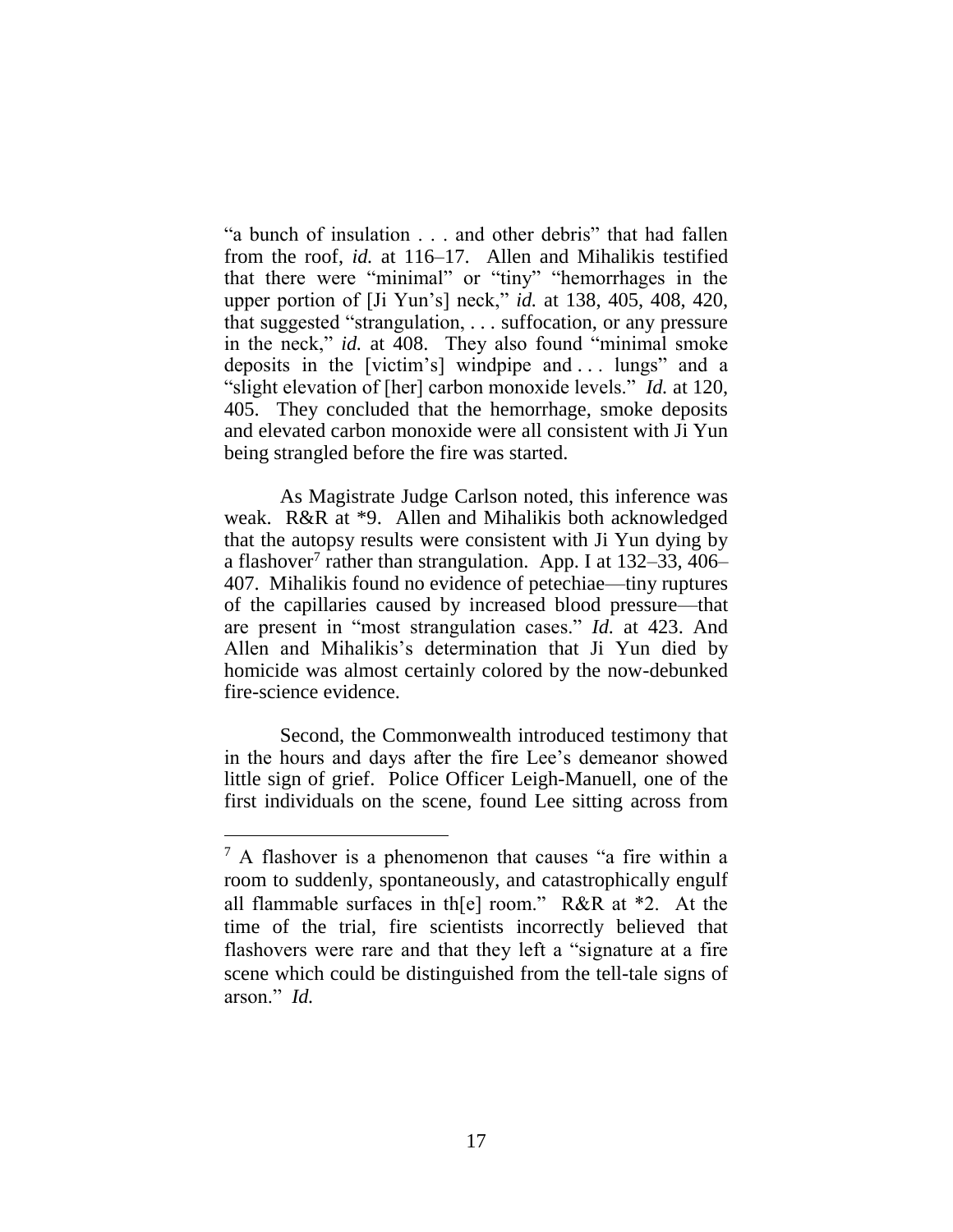the fire on a bench with his luggage, appearing "nonchalant." *Id.* at 20–21, 27. Volunteer firefighter David Farry said Lee looked "very depressed, as if he was probably mad at himself." *Id.* at 56. High school senior David Pack described Lee as "calm." *Id.* at 162. Fire Marshall Jones testified that the day after the fire Lee was "very attentive" to questions asked of him, and "at times he even joked and laughed during the questioning." *Id.* at 256. Detective Bortz similarly described Lee as "calm." *Id.* at 621. And when Lee's wife arrived at the scene of the fire, she became visibly upset, and yet, according to Fire Marshall Jones, Lee "walked right by [her] like nothing happened." *Id.* at 257.

Third, the Commonwealth argues that there was evidence attacking the veracity of Lee's account of what happened the night of the fire. Two firefighters on the scene testified that the fire started in the front of the cabin and then traveled to the back, *id.* at 40–41, 57–58, which conflicts with Lee's testimony that when he walked out the front door the fire was in the back of the house.

The Commonwealth also points to inconsistencies in six different accounts Lee gave of what happened the night of the fire. Commonwealth Br. at 36–37. The basic outlines remain the same across each account: Lee woke up in the middle of the night, smelled smoke, walked through the cabin looking for his daughter, went outside, came back in and left again. *Id.* Most of the "inconsistencies" identified by the Commonwealth are better characterized as minor details mentioned on some occasions and omitted on others. For example, Lee only sometimes identified specific rooms he checked when he reentered the house; only sometimes mentioned grabbing his luggage before leaving the cabin the second time; and only sometimes said that he slipped and fell on liquid after reentering the cabin. *Id.* Only two discrepancies could bear any significance at all. In at least